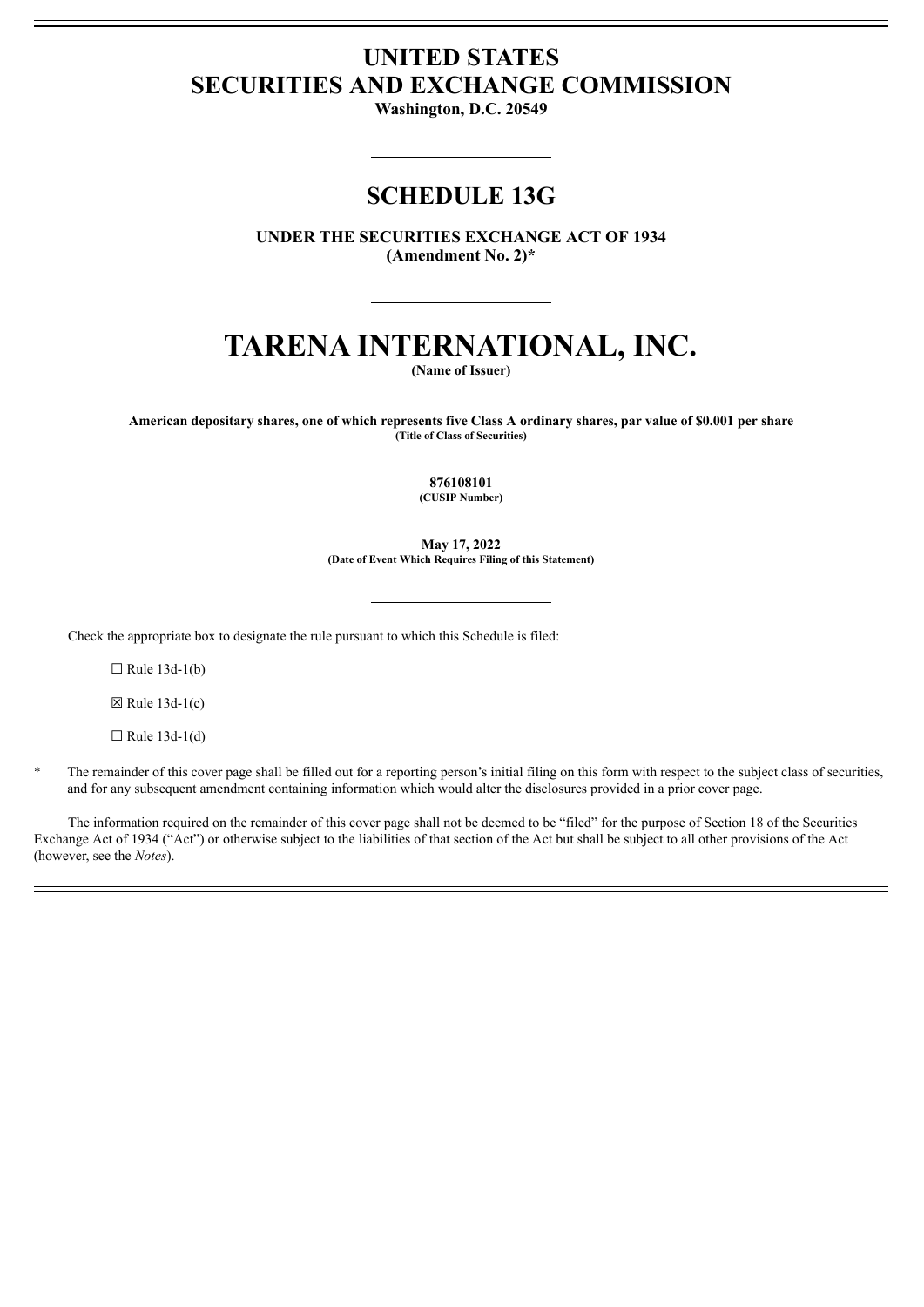| CUSIP No. 876108101                  |                              |                                                                                        |
|--------------------------------------|------------------------------|----------------------------------------------------------------------------------------|
|                                      |                              | NAME OF REPORTING PERSON                                                               |
|                                      |                              | Theodore Walker Cheng-De King                                                          |
| 2                                    | (a) $\Box$                   | CHECK THE APPROPRIATE BOX IF A MEMBER OF A GROUP (see instructions)<br>$(b)$ $\square$ |
| 3                                    | <b>SEC USE ONLY</b>          |                                                                                        |
| $\overline{4}$                       |                              | CITIZENSHIP OR PLACE OF ORGANIZATION                                                   |
|                                      | Malta                        |                                                                                        |
|                                      |                              | <b>SOLE VOTING POWER</b><br>5                                                          |
| <b>NUMBER OF</b>                     |                              | 7,991,940                                                                              |
| <b>SHARES</b><br><b>BENEFICIALLY</b> |                              | <b>SHARED VOTING POWER</b><br>6                                                        |
| <b>OWNED BY</b>                      |                              | $\theta$                                                                               |
| <b>EACH</b><br><b>REPORTING</b>      |                              | <b>SOLE DISPOSITIVE POWER</b><br>$\tau$                                                |
|                                      | <b>PERSON</b><br><b>WITH</b> | 7,991,940                                                                              |
|                                      |                              | <b>SHARED DISPOSITIVE POWER</b><br>$\mathbf{8}$                                        |
|                                      |                              | $\theta$                                                                               |
| 9                                    |                              | AGGREGATE AMOUNT BENEFICIALLY OWNED BY EACH REPORTING PERSON                           |
|                                      | 7,991,940                    |                                                                                        |
| 10                                   |                              | CHECK IF THE AGGREGATE AMOUNT IN ROW (9) EXCLUDES CERTAIN SHARES (see instructions)    |
|                                      | $\Box$                       |                                                                                        |
| 11                                   |                              | PERCENT OF CLASS REPRESENTED BY AMOUNT IN ROW (9)                                      |
|                                      | $16.18\%$ (1)                |                                                                                        |
| 12                                   |                              | TYPE OF REPORTING PERSON (see instructions)                                            |
|                                      | IN                           |                                                                                        |

(1) Calculated based on 49,393,287 Class A ordinary shares outstanding as of December 31, 2021, according to the Form 20-F filed by the Issuer with the U.S. Securities and Exchange Commission on April 26, 2022. One (1) American depositary share represents five (5) Class A ordinary shares.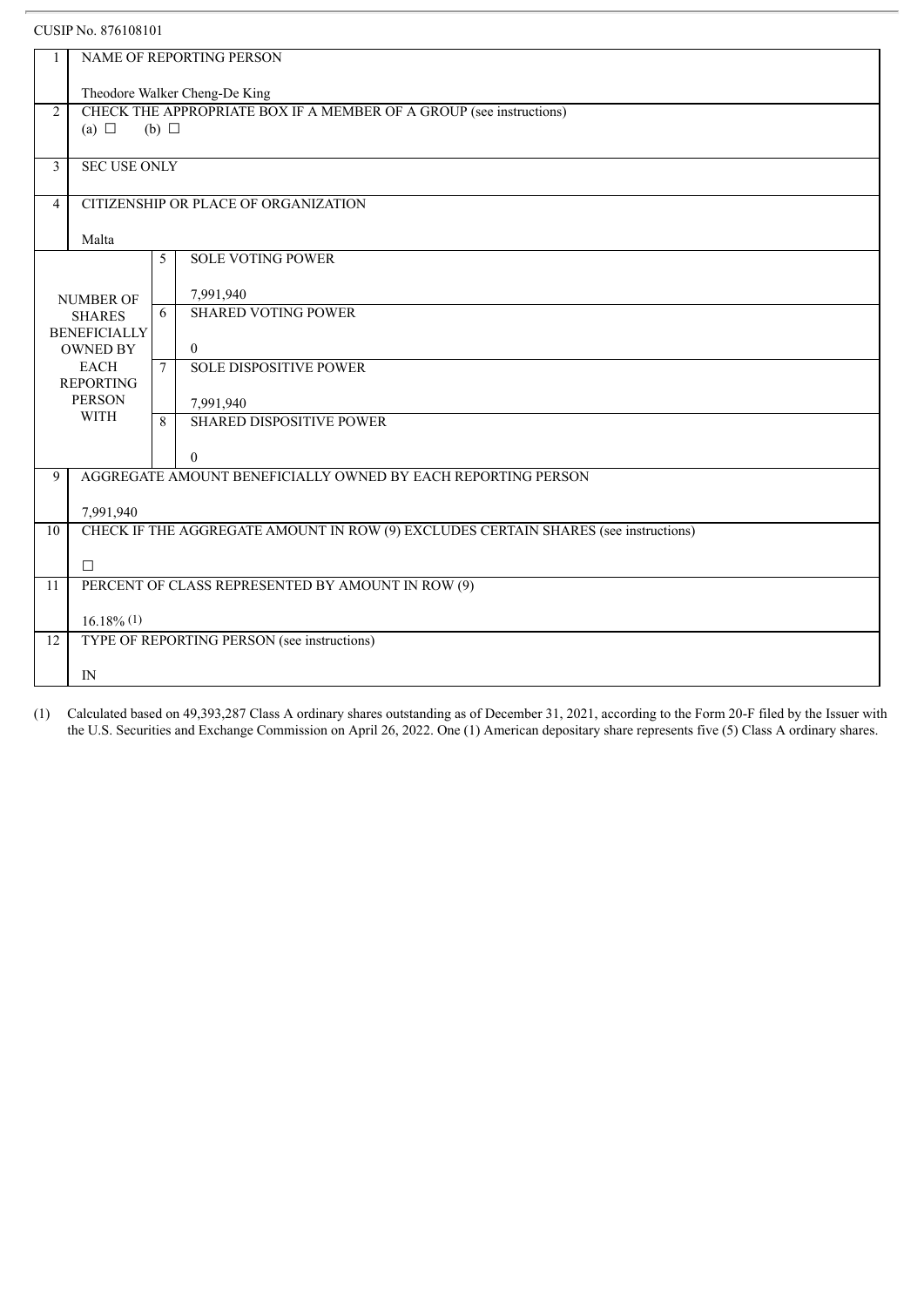**Item 1(a). Name of Issuer:** Tarena International, Inc.

## **Item 1(b). Address of Issuer's Principal Executive Office:**

The Issuer's principal executive office is located at 6/F, No. 1 Andingmenwai Street, Litchi Tower, Chaoyang District, Beijing 100011, People's Republic of China.

### **Item 2(a). Name of Person Filing:**

This Schedule 13G is being filed by Theodore Walker Cheng De-King (the "Reporting Person").

### **Item 2(b). Address of Principal Business Office or, if None, Residence:**

The address of the residence of the Reporting Person is Unit 1502, 15th Floor, 99 Hennessy Road, Wanchai, Hong Kong.

#### **Item 2(c). Citizenship:**

The Reporting Person is a citizen of Malta.

# **Item 2(d). Title of Class of Securities:**

American depositary shares, one (1) of which represents five (5) Class A ordinary shares, par value of \$0.001 per share.

# **Item 2(e). CUSIP No.: 876108101**

# Item 3. If this statement is filed pursuant to §§ 240.13d-1(b) or 240.13d-2(b) or (c), check whether the person filing is a:

- (a)  $\Box$  Broker or dealer registered under Section 15 of the Act (15 U.S.C. 780);
- (b)  $\Box$  Bank as defined in Section 3(a)(6) of the Act (15 U.S.C. 78c);
- (c)  $\Box$  Insurance company as defined in Section 3(a)(19) of the Act (15 U.S.C. 78c);
- (d)  $\Box$  Investment company registered under Section 8 of the Investment Company Act of 1940 (15 U.S.C. 80a-8);
- (e)  $\Box$  An investment adviser in accordance with § 240.13d-1(b)(1)(ii)(E);
- (f)  $\Box$  An employee benefit plan or endowment fund in accordance with § 240.13d-1(b)(1)(ii)(F);
- (g)  $\Box$  A parent holding company or control person in accordance with § 240.13d-1(b)(1)(ii)(G);
- (h)  $\Box$  A savings association as defined in Section 3(b) of the Federal Deposit Insurance Act (12 U.S.C. 1813);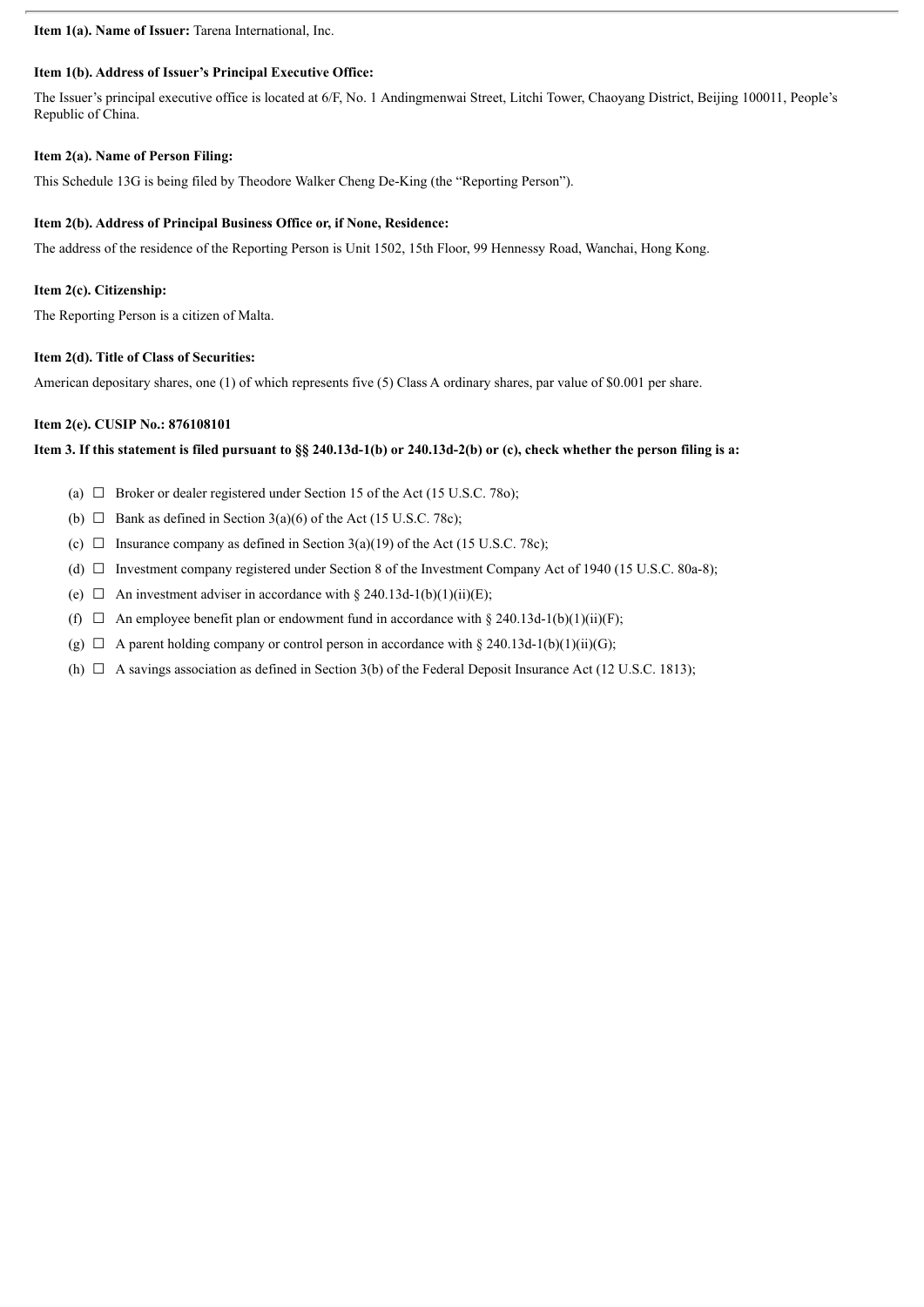- (i)  $\Box$  A church plan that is excluded from the definition of an investment company under Section 3(c)(14) of the Investment Company Act of 1940 (15 U.S.C. 80a-3);
- (j)  $\Box$  A non-U.S. institution in accordance with § 240.13d-1(b)(1)(ii)(J);
- (k)  $\Box$  Group, in accordance with § 240.13d-1(b)(1)(ii)(K). If filing as a non-U.S. institution in accordance with § 240.13d-1(b)(1)(ii)(J), please specify the type of institution:

Not Applicable.

## **Item 4. Ownership.**

The information set forth in Rows 5 through 11 of the cover pages to this Schedule 13G is incorporated herein by reference for the Reporting Person.

# **Item 5. Ownership of Five Percent or Less of a Class.**

If this statement is being filed to report the fact that as of the date hereof the reporting person has ceased to be the beneficial owner of more than 5 percent of the class of securities, check the following  $\Box$ .

Not applicable.

# **Item 6. Ownership of More than Five Percent on Behalf of Another Person.**

Not Applicable.

### Item 7. Identification and Classification of the Subsidiary Which Acquired the Security Being Reported on By the Parent Holding Company or **Control Person.**

Not Applicable.

# **Item 8. Identification and Classification of Members of the Group.**

Not Applicable.

# **Item 9. Notice of Dissolution of Group.**

Not Applicable.

# **Item 10. Certifications.**

The Reporting Person hereby makes the following certification:

By signing below I certify that, to the best of my knowledge and belief, the securities referred to above were not acquired and are not held for the purpose of or with the effect of changing or influencing the control of the issuer of the securities and were not acquired and are not held in connection with or as a participant in any transaction having that purpose or effect, other than activities solely in connection with a nomination under § 240.14a-11.